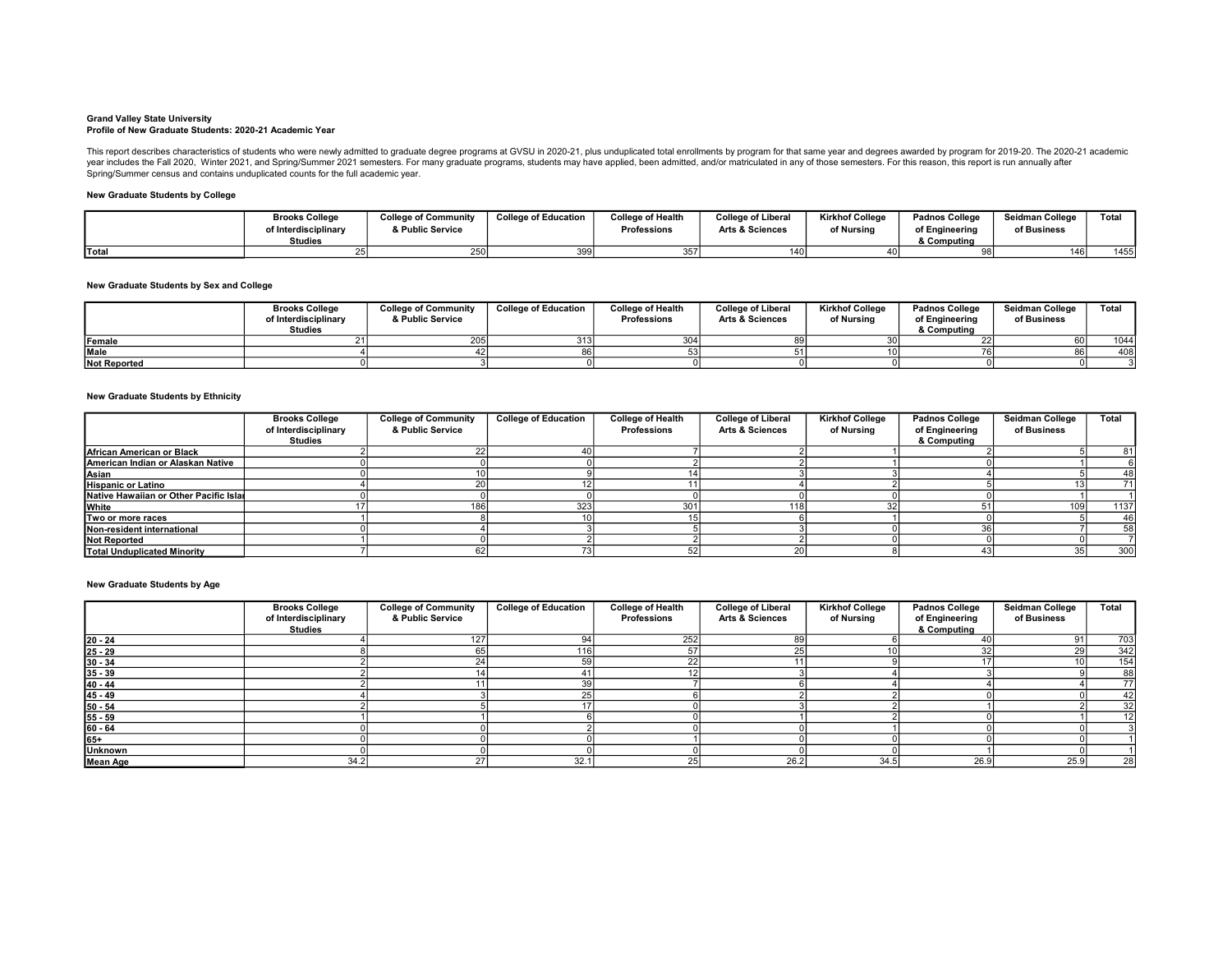## New Graduate Students by Geographic Origin Michigan

|                                 | <b>Brooks College</b>                  | <b>College of Community</b> | <b>College of Education</b> | <b>College of Health</b> | <b>College of Liberal</b>  | <b>Kirkhof College</b>           | <b>Padnos College</b>            | Seidman College | Total                   |
|---------------------------------|----------------------------------------|-----------------------------|-----------------------------|--------------------------|----------------------------|----------------------------------|----------------------------------|-----------------|-------------------------|
|                                 | of Interdisciplinary<br><b>Studies</b> | & Public Service            |                             | Professions              | <b>Arts &amp; Sciences</b> | of Nursing                       | of Engineering<br>& Computing    | of Business     |                         |
| MI - Allegan                    | 0I                                     | 7                           | $\overline{7}$              | $\overline{3}$           | 5                          | 0                                | $\vert$ 1                        | 2 <sup>1</sup>  | 25                      |
| MI - Alpena                     | $\Omega$                               | οI                          | $\Omega$                    | $\overline{1}$           | οI                         | $\overline{0}$                   | $\overline{0}$                   | $\Omega$        | 1                       |
| MI - Antrim                     | 0I                                     | 1                           |                             | $\mathbf{1}$             | 0                          | $\overline{1}$                   | $\overline{0}$                   | 0               | $\overline{4}$          |
| MI - Barry                      | $\Omega$                               | $\overline{3}$              | 5 <sup>1</sup>              | $\Omega$                 | 3 <sup>1</sup>             | $\vert$ 1                        | $\Omega$                         | $\Omega$        | 12                      |
| MI - Bay                        | $\Omega$                               | 3                           | $\overline{2}$              | 0                        | $\circ$                    | $\overline{1}$                   | $\circ$                          |                 | $\overline{7}$          |
| MI - Benzie                     | $\Omega$                               | 11                          | ΩI                          | 1                        | $\mathbf{1}$               | $\overline{0}$                   | $\overline{0}$                   | $\Omega$        | $\overline{3}$          |
| MI - Berrien                    | $\Omega$                               | $\mathbf{1}$                | 61                          | $\overline{2}$           | 3                          | $\overline{0}$                   | $\Omega$                         | $\Omega$        | 12                      |
| MI - Branch                     | 0l                                     | $\overline{\mathfrak{o}}$   | 0                           | 11                       | 1                          | 0                                | $\overline{0}$                   | 0l              | $\overline{2}$          |
| MI - Calhoun                    | $\Omega$                               | ol                          |                             | 7                        | $\overline{2}$             | $\overline{0}$                   | $\overline{0}$                   |                 | 11                      |
| MI-Cass                         | $\Omega$                               | -ol                         | 4                           | 0                        | 0                          | $\overline{0}$                   | $\overline{0}$                   | 0l              | $\overline{4}$          |
| MI - Charlevoix                 | $\Omega$                               | 0l                          | $\cap$                      | $\overline{1}$           | $\Omega$                   | $\mathcal{P}$                    | $\Omega$                         | $\cap$          | $\overline{\mathbf{3}}$ |
| MI - Cheboygan                  | $\Omega$                               | 1                           |                             | $\Omega$                 | $\mathbf{1}$               | $\overline{0}$                   | $\overline{0}$                   | $\Omega$        | 3                       |
| MI - Chippewa                   | 0I                                     | -11                         | 31                          | $\overline{2}$           | 0                          | $\overline{2}$                   | $\Omega$                         | ΩI              | 8                       |
| MI - Clare                      | $\Omega$                               | $\overline{0}$              | $\overline{2}$              | $\Omega$                 | $\overline{0}$             | 0                                | $\overline{0}$                   | $\Omega$        | $\overline{2}$          |
| MI - Clinton                    | $\Omega$                               | -61                         | 21                          | $\overline{7}$           | 0                          | $\overline{1}$                   | $\Omega$                         | ΩI              | 16                      |
| MI - Crawford                   | $\Omega$                               | ol                          | $\overline{0}$              | $\mathbf{1}$             | $\overline{0}$             | $\overline{0}$                   | $\overline{0}$                   | $\overline{0}$  | $\overline{1}$          |
| MI - Dickinson                  | 0l                                     | 0                           | οI                          | $\Omega$                 | 0                          | 0                                |                                  |                 | $\overline{\mathbf{c}}$ |
| MI - Eaton                      | $\Omega$                               | $\overline{2}$              | $\overline{0}$              | $\overline{1}$           | $\overline{1}$             | $\overline{0}$                   | $\overline{0}$                   | $\Omega$        | $\frac{4}{7}$           |
| MI - Emmet                      |                                        | 2 <sup>1</sup>              | $\mathfrak{p}$              | $\overline{2}$           | 0                          | $\overline{0}$                   | $\overline{0}$                   | $\Omega$        |                         |
| MI - Genesee                    | $\Omega$<br>$\Omega$                   | 31<br>$\overline{2}$        | 51<br>$\overline{7}$        | 8<br>11                  | 1                          | $\overline{0}$<br>$\overline{1}$ | $\overline{1}$                   | 0I<br>っ         | 18                      |
| MI - Grand Traverse             |                                        |                             |                             |                          | $\overline{2}$             |                                  | $\overline{0}$                   |                 | $\overline{25}$         |
| MI - Gratiot                    | $\Omega$<br>$\Omega$                   | 0l<br>$\overline{2}$        | $6\sqrt{ }$                 | $\Omega$<br>9            | 0<br>1                     | $\overline{0}$<br>$\vert$ 1      | $\overline{0}$<br>$\overline{2}$ | $\Omega$        | $\vert$ 1               |
| MI - Ingham                     | $\Omega$                               | $\mathbf{1}$                | 4                           | 3                        | 0                          | $\Omega$                         | $\overline{0}$                   | $\Omega$        | $\overline{22}$         |
| MI - Ionia                      | $\Omega$                               | 11                          | 1                           | $\Omega$                 |                            | $\overline{0}$                   | $\overline{1}$                   | 0l              | 8<br>5                  |
| MI - Isabella                   | $\Omega$                               | $\overline{1}$              | 61                          | $\overline{2}$           | $\overline{2}$<br>1        | $\Omega$                         | $\overline{1}$                   |                 | 12                      |
| MI - Jackson                    | $\Omega$                               | 5                           | 12                          | 12                       | $\mathbf{1}$               | $\vert$ 1                        | $\overline{1}$                   |                 | 33                      |
| MI - Kalamazoo                  | $\Omega$                               | $\overline{0}$              | $\Omega$                    | $\overline{0}$           | 1                          |                                  | $\overline{0}$                   | $\overline{0}$  | $\overline{1}$          |
| MI - Kalkaska<br>MI - Kent      | 11                                     | 89                          | 99                          | 78                       | 43                         | 0 <br>13                         | 26                               | 57              | 416                     |
| MI - Lapeer                     | $\Omega$                               | -ol                         | 0l                          | 2 <sup>1</sup>           | 1                          | 0                                | $\overline{0}$                   | -ol             |                         |
|                                 | $\Omega$                               | $\overline{1}$              | ΩI                          | $\mathbf{1}$             | 0                          | $\overline{0}$                   | $\Omega$                         | $\Omega$        | $\frac{3}{2}$           |
| MI - Leelanau                   | 0l                                     | $\overline{0}$              | 11                          | $\overline{2}$           | 11                         | $\overline{0}$                   | $\overline{0}$                   | 0l              | $\overline{4}$          |
| MI - Lenawee<br>MI - Livingston | $\Omega$                               | 5                           | 5                           | $\overline{\mathbf{3}}$  | $\overline{2}$             | $\overline{0}$                   | $\overline{0}$                   | $\overline{2}$  | 17                      |
| MI - Luce                       | $\Omega$                               | 0l                          | οI                          | $\overline{2}$           | $\mathbf{1}$               | $\overline{0}$                   | $\overline{0}$                   |                 | $\mathbf{3}$<br>0l      |
| MI - Mackinac                   | $\Omega$                               | 0l                          | ΩI                          | $\mathcal{P}$            | 0                          | $\overline{0}$                   | $\Omega$                         | $\Omega$        | $\overline{2}$          |
| MI - Macomb                     |                                        | 7                           | 14                          | 16                       | $\overline{7}$             | $\overline{4}$                   |                                  |                 | 53                      |
| MI - Manistee                   | $\Omega$                               | -ol                         | 4 <sup>1</sup>              | $\vert$ 1                | 0l                         | $\overline{0}$                   | $\overline{0}$                   | $\mathcal{P}$   | $\overline{7}$          |
| MI - Marquette                  | $\Omega$                               | $\overline{1}$              | $\Omega$                    | $\overline{2}$           | ᅁ                          | $\overline{0}$                   | $\overline{0}$                   | $\Omega$        |                         |
| MI - Mason                      | $\Omega$                               | $\mathbf{1}$                | 3                           | $\overline{2}$           | 0                          | 0                                | $\overline{0}$                   | $\Omega$        | $\overline{6}$          |
| MI - Mecosta                    |                                        | $\overline{2}$              |                             | っ                        | $\overline{0}$             | $\overline{0}$                   | $\overline{0}$                   | $\overline{0}$  | 6                       |
| MI - Menominee                  | $\Omega$                               | 0                           |                             | $\Omega$                 | $\circ$                    | 0                                | $\overline{0}$                   | $\Omega$        | 1                       |
| MI - Midland                    | ΩI                                     | 11                          |                             | 1                        | $\mathbf{1}$               | $\overline{0}$                   |                                  | $\Omega$        | $\overline{5}$          |
| MI - Missaukee                  | $\Omega$                               | -ol                         |                             | $\Omega$                 | 0                          | $\overline{0}$                   | $\overline{0}$                   | $\Omega$        | $\overline{1}$          |
| MI - Monroe                     | $\Omega$                               | -ol                         | 1                           | $\overline{2}$           | $\Omega$                   | $\Omega$                         | $\overline{1}$                   | ΩI              | $\overline{4}$          |
| MI - Montcalm                   | $\Omega$                               | $\overline{0}$              | 3                           | $\overline{0}$           | $\overline{1}$             | $\overline{0}$                   | $\overline{0}$                   | $\overline{0}$  | $\overline{4}$          |
| MI - Muskegon                   | 2                                      | 9                           | 29                          | 10 <sup>1</sup>          | $\overline{7}$             | $\lvert 3 \rvert$                | $\overline{7}$                   | 4               | 71                      |
| MI - Newaygo                    | $\Omega$                               | $\overline{2}$              | $\mathcal{R}$               | $\Omega$                 | $\mathbf{1}$               | 0                                | $\overline{0}$                   |                 | $\overline{7}$          |
| MI - Oakland                    |                                        | 8                           | 35                          | 26                       | 6                          | $\overline{1}$                   | $\overline{2}$                   | 8               | 87                      |
| MI - Oceana                     | $\Omega$                               | 1                           | $\mathbf{1}$                | $\Omega$                 | 0                          | $\vert$ 1                        | $\overline{0}$                   | 0l              | $\mathbf{3}$            |
| MI - Ogemaw                     | $\Omega$                               | ol                          | $\overline{0}$              | $\mathbf{1}$             | $\overline{\mathfrak{o}}$  | $\overline{0}$                   | $\overline{0}$                   | $\overline{0}$  | $\overline{1}$          |
| MI - Osceola                    | 0I                                     | 1                           | 0l                          | $\overline{2}$           | 1                          | $\overline{0}$                   | $\overline{0}$                   | 0l              | $\overline{4}$          |
| MI - Otsego                     | $\Omega$                               | $\overline{1}$              | $\overline{0}$              | $\overline{2}$           | $\overline{1}$             | $\overline{0}$                   | $\overline{0}$                   | $\overline{0}$  | $\overline{4}$          |
| MI - Ottawa                     | 5                                      | 47                          | 57                          | 37                       | 17                         | $\lvert 3 \rvert$                | 11                               | 25              | 202                     |
| MI - Presque Isle               | $\Omega$                               | $\Omega$                    | $\Omega$                    | $\overline{1}$           | $\overline{0}$             | $\overline{0}$                   | $\Omega$                         | $\Omega$        | $\frac{1}{7}$           |
| MI - Saginaw                    | $\Omega$                               | 31                          | ΩI                          | 3                        | $\overline{0}$             | $\overline{0}$                   | $\Omega$                         |                 |                         |
| MI - Sanilac                    | 0l                                     | 1                           | 0l                          | 0                        | $\overline{0}$             | $\overline{0}$                   | $\overline{0}$                   | 0l              | $\overline{1}$          |
| MI - Schoolcraft                | $\overline{0}$                         | $\overline{0}$              | σI                          | $\overline{0}$           | οI                         | $\overline{0}$                   | $\overline{0}$                   |                 | $\overline{1}$          |
| MI - Shiawassee                 | $\Omega$                               | $\mathbf{1}$                |                             | $\Omega$                 | ol                         | $\overline{0}$                   |                                  |                 | $\overline{3}$<br>٥I    |
| MI - St Clair                   | 0                                      | $\blacksquare$              |                             | 4 <sup>1</sup>           | 11                         | $\overline{2}$                   | 0                                |                 | 11<br>2                 |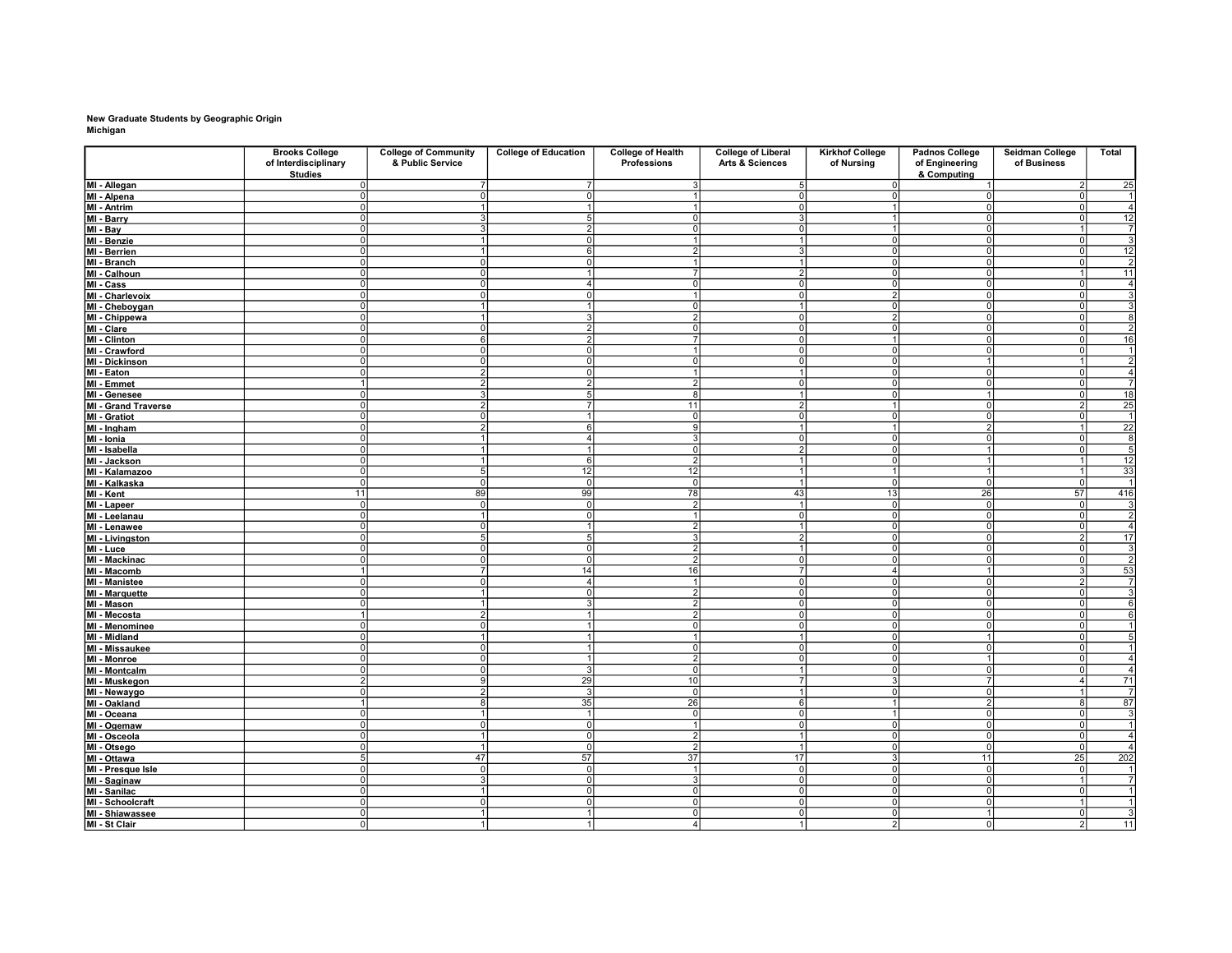|                        | <b>Brooks College</b><br>of Interdisciplinary<br>Studies | <b>College of Community</b><br>& Public Service | <b>College of Education</b> | <b>College of Health</b><br><b>Professions</b> | <b>College of Liberal</b><br><b>Arts &amp; Sciences</b> | <b>Kirkhof College</b><br>of Nursina | <b>Padnos College</b><br>of Engineering<br>& Computing | Seidman College<br>of Business | Total |
|------------------------|----------------------------------------------------------|-------------------------------------------------|-----------------------------|------------------------------------------------|---------------------------------------------------------|--------------------------------------|--------------------------------------------------------|--------------------------------|-------|
| MI - St Joseph         |                                                          |                                                 |                             |                                                |                                                         |                                      |                                                        |                                |       |
| MI - Tuscola           |                                                          |                                                 |                             |                                                |                                                         |                                      |                                                        |                                |       |
| MI - Vanburen          |                                                          |                                                 |                             |                                                |                                                         |                                      |                                                        |                                |       |
| MI - Washtenaw         |                                                          |                                                 |                             |                                                |                                                         |                                      |                                                        |                                |       |
| MI - Wayne             |                                                          |                                                 |                             |                                                |                                                         |                                      |                                                        |                                | 65    |
| MI - Wexford           |                                                          |                                                 |                             |                                                |                                                         |                                      |                                                        |                                |       |
| <b>IMICHIGAN TOTAL</b> |                                                          | 235                                             | 375                         | 307                                            | 128                                                     |                                      |                                                        | 129                            | 1295  |

New Graduate Students by Geographic Origin Other US

|                       | <b>Brooks College</b><br>of Interdisciplinary<br><b>Studies</b> | <b>College of Community</b><br>& Public Service | <b>College of Education</b> | <b>College of Health</b><br>Professions | <b>College of Liberal</b><br><b>Arts &amp; Sciences</b> | <b>Kirkhof College</b><br>of Nursing | Padnos College<br>of Engineering<br>& Computing | Seidman College<br>of Business | Total          |
|-----------------------|-----------------------------------------------------------------|-------------------------------------------------|-----------------------------|-----------------------------------------|---------------------------------------------------------|--------------------------------------|-------------------------------------------------|--------------------------------|----------------|
| Alaska                |                                                                 |                                                 |                             |                                         |                                                         |                                      |                                                 | $\Omega$                       | $\mathbf{1}$   |
| Arizona               |                                                                 | n                                               |                             |                                         |                                                         |                                      |                                                 |                                |                |
| Arkansas              |                                                                 |                                                 |                             |                                         |                                                         |                                      |                                                 |                                | $\mathbf{1}$   |
| California            |                                                                 |                                                 |                             |                                         |                                                         |                                      |                                                 |                                |                |
| Colorado              |                                                                 |                                                 |                             |                                         |                                                         |                                      |                                                 |                                | $\overline{2}$ |
| Florida               |                                                                 |                                                 |                             |                                         |                                                         |                                      |                                                 |                                | $\overline{4}$ |
| Georgia               |                                                                 |                                                 |                             |                                         |                                                         |                                      |                                                 |                                | $\overline{2}$ |
| Illinois              |                                                                 |                                                 |                             | 10 <sup>1</sup>                         |                                                         |                                      |                                                 |                                | 26             |
| Indiana               |                                                                 | ◠                                               |                             | 9                                       |                                                         |                                      |                                                 |                                | 16             |
| lowa                  |                                                                 |                                                 |                             |                                         |                                                         |                                      |                                                 |                                | $\overline{2}$ |
| Louisiana             |                                                                 |                                                 |                             |                                         |                                                         |                                      |                                                 |                                | $\overline{1}$ |
| Maryland              |                                                                 |                                                 |                             |                                         |                                                         |                                      |                                                 |                                | $\overline{5}$ |
| Minnesota             |                                                                 |                                                 |                             |                                         |                                                         |                                      |                                                 |                                | $\overline{2}$ |
| Missouri              |                                                                 |                                                 |                             |                                         |                                                         | $\Omega$                             |                                                 |                                | $\overline{1}$ |
| New Jersey            |                                                                 |                                                 |                             |                                         |                                                         |                                      |                                                 |                                | $\overline{2}$ |
| <b>New Mexico</b>     |                                                                 |                                                 |                             |                                         |                                                         |                                      |                                                 |                                | $\overline{1}$ |
| New York              |                                                                 |                                                 |                             |                                         |                                                         |                                      |                                                 |                                |                |
| <b>North Carolina</b> |                                                                 |                                                 |                             |                                         |                                                         |                                      |                                                 |                                | $\overline{2}$ |
| Ohio                  |                                                                 | $\sim$                                          |                             | $\sim$                                  |                                                         | $\Omega$                             |                                                 |                                | 10             |
| Oregon                |                                                                 |                                                 |                             |                                         |                                                         | $\Omega$                             |                                                 |                                | $\overline{1}$ |
| Pennsylvania          |                                                                 |                                                 |                             |                                         |                                                         |                                      |                                                 |                                | $\mathbf{1}$   |
| South Carolina        |                                                                 |                                                 |                             |                                         |                                                         |                                      |                                                 |                                | $\overline{2}$ |
| Tennessee             |                                                                 |                                                 |                             |                                         |                                                         |                                      |                                                 |                                | $\overline{2}$ |
| Texas                 |                                                                 |                                                 |                             |                                         |                                                         |                                      |                                                 |                                | $\overline{2}$ |
| Vermont               |                                                                 |                                                 |                             |                                         |                                                         |                                      |                                                 |                                | $\overline{1}$ |
| Virginia              |                                                                 |                                                 |                             |                                         |                                                         | $\Omega$                             |                                                 |                                |                |
| Washington            |                                                                 | $\Omega$                                        |                             |                                         |                                                         |                                      |                                                 |                                | $\overline{1}$ |
| Wisconsin             |                                                                 |                                                 |                             | $\overline{2}$                          |                                                         | $\Omega$                             |                                                 |                                |                |
| Other U.S. Total      |                                                                 | 11                                              | 21                          | 45 <sub>l</sub>                         |                                                         |                                      |                                                 | 10 <sup>1</sup>                | 102            |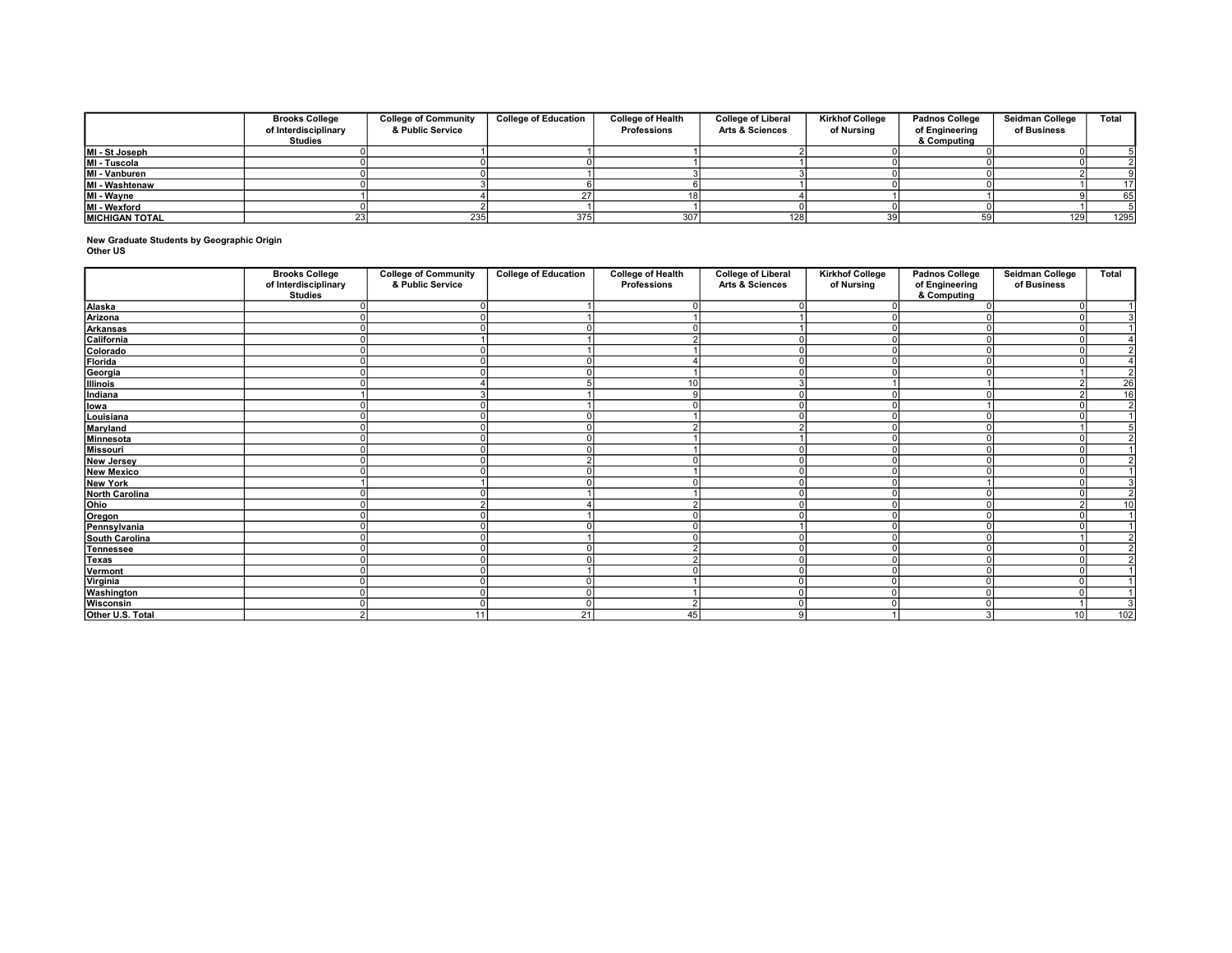# New Graduate Students by Geographic Origin INTERNATIONAL

|                            | <b>Brooks College</b><br>of Interdisciplinary<br><b>Studies</b> | <b>College of Community</b><br>& Public Service | <b>College of Education</b> | <b>College of Health</b><br><b>Professions</b> | <b>College of Liberal</b><br><b>Arts &amp; Sciences</b> | <b>Kirkhof College</b><br>of Nursing | Padnos College<br>of Engineering<br>& Computing | Seidman College<br>of Business | Total |
|----------------------------|-----------------------------------------------------------------|-------------------------------------------------|-----------------------------|------------------------------------------------|---------------------------------------------------------|--------------------------------------|-------------------------------------------------|--------------------------------|-------|
| Bangladesh                 |                                                                 |                                                 |                             |                                                |                                                         |                                      |                                                 |                                |       |
| Cameroon                   |                                                                 |                                                 |                             |                                                |                                                         |                                      |                                                 |                                |       |
| Canada<br>China            |                                                                 |                                                 |                             |                                                |                                                         |                                      |                                                 |                                |       |
|                            |                                                                 |                                                 |                             |                                                |                                                         |                                      |                                                 |                                |       |
| Colombia                   |                                                                 |                                                 |                             |                                                |                                                         |                                      |                                                 |                                |       |
| <b>Czech Republic</b>      |                                                                 |                                                 |                             |                                                |                                                         |                                      |                                                 |                                |       |
| Ethiopia                   |                                                                 |                                                 |                             |                                                |                                                         |                                      |                                                 |                                |       |
| Ghana                      |                                                                 |                                                 |                             |                                                |                                                         |                                      |                                                 |                                |       |
| India                      |                                                                 |                                                 |                             |                                                |                                                         |                                      | 19                                              |                                | 24    |
| Italy                      |                                                                 |                                                 |                             |                                                |                                                         |                                      |                                                 |                                |       |
| Malaysia                   |                                                                 |                                                 |                             |                                                |                                                         |                                      |                                                 |                                |       |
| Mexico                     |                                                                 |                                                 |                             |                                                |                                                         |                                      |                                                 |                                |       |
| Nepal                      |                                                                 |                                                 |                             |                                                |                                                         |                                      |                                                 |                                |       |
| Nigeria                    |                                                                 |                                                 |                             |                                                |                                                         |                                      |                                                 |                                |       |
| Pakistan                   |                                                                 |                                                 |                             |                                                |                                                         |                                      |                                                 |                                |       |
| Portugal                   |                                                                 |                                                 |                             |                                                |                                                         |                                      |                                                 |                                |       |
| South Korea                |                                                                 |                                                 |                             |                                                |                                                         |                                      |                                                 |                                |       |
| Sudan                      |                                                                 |                                                 |                             |                                                |                                                         |                                      |                                                 |                                |       |
| Switzerland                |                                                                 |                                                 |                             |                                                |                                                         |                                      |                                                 |                                |       |
| Thailand                   |                                                                 |                                                 |                             |                                                |                                                         |                                      |                                                 |                                |       |
| Turkey                     |                                                                 |                                                 |                             |                                                |                                                         |                                      |                                                 |                                |       |
| Zambia                     |                                                                 |                                                 |                             |                                                |                                                         |                                      |                                                 |                                |       |
| Zimbabwe                   |                                                                 |                                                 |                             |                                                |                                                         |                                      |                                                 |                                |       |
| <b>International Total</b> |                                                                 |                                                 |                             |                                                |                                                         |                                      | 36                                              |                                | 58    |

### New Graduate Students by Undergraduate GPA

|                           | <b>Brooks College</b><br>of Interdisciplinary<br><b>Studies</b> | <b>College of Community</b><br>& Public Service | <b>College of Education</b> | <b>College of Health</b><br><b>Professions</b> | <b>College of Liberal</b><br><b>Arts &amp; Sciences</b> | <b>Kirkhof College</b><br>of Nursina | <b>Padnos College</b><br>of Engineering<br>& Computing | Seidman College<br>of Business | Total |
|---------------------------|-----------------------------------------------------------------|-------------------------------------------------|-----------------------------|------------------------------------------------|---------------------------------------------------------|--------------------------------------|--------------------------------------------------------|--------------------------------|-------|
| 2.00 to 2.49              |                                                                 |                                                 |                             |                                                |                                                         |                                      |                                                        |                                | 27    |
| 2.50 to 2.99              |                                                                 |                                                 |                             |                                                |                                                         |                                      |                                                        |                                | 150   |
| 3.00 to 3.49              |                                                                 |                                                 |                             |                                                |                                                         |                                      |                                                        |                                | 543   |
| 3.50 to 4.00              |                                                                 |                                                 | 160                         |                                                |                                                         |                                      |                                                        |                                | 604   |
| <b>Unreported</b>         |                                                                 |                                                 |                             |                                                |                                                         |                                      |                                                        |                                | 130   |
| <b>Mean Undergrad GPA</b> | 3.39                                                            | 3.34                                            | 3.36                        | 3.56                                           | 3.43                                                    | 3.46                                 | 3.35                                                   | 3.44                           | 3.41  |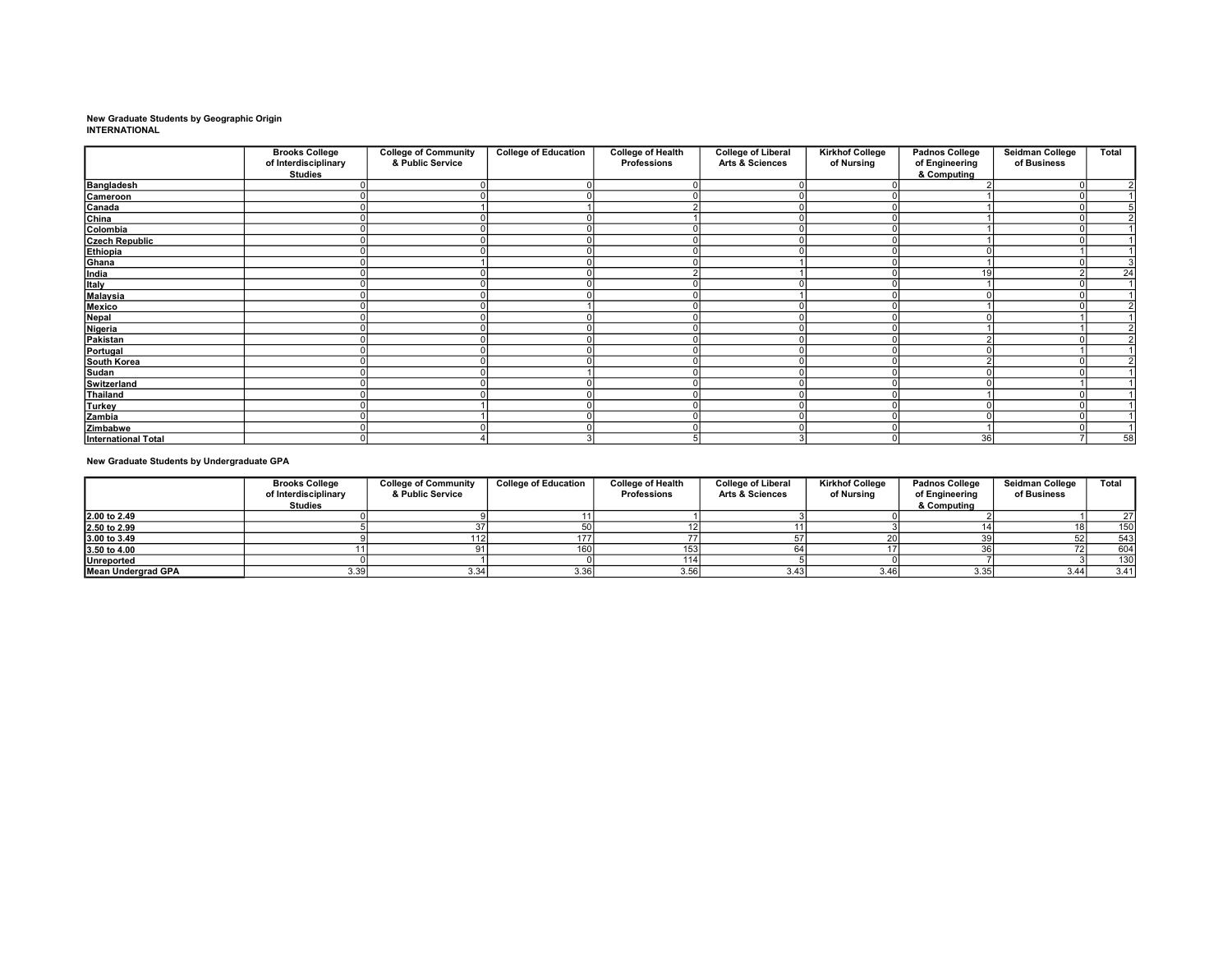### New Graduate Students by Undergraduate Institution

| <b>Brooks College of Interdisciplinary Studies</b> | <b>College of Community and Public Service</b> | <b>College of Education</b>                        | <b>College of Health Professions</b>                      |
|----------------------------------------------------|------------------------------------------------|----------------------------------------------------|-----------------------------------------------------------|
| Grand Valley State University (15)                 | Grand Valley State University (137)            | Grand Valley State University (174)                | Grand Valley State University (160)                       |
| Michigan State University (3)                      | Michigan State University (16)                 | Central Michigan University (17)                   | Michigan State University (29)                            |
|                                                    | Central Michigan University (15)               | Michigan State University (17)                     | Central Michigan University (16)                          |
|                                                    | Calvin College (11)                            | Hope College (14)                                  | Calvin College (10)                                       |
|                                                    | Western Michigan University (8)                | Western Michigan University (14)                   | Grand Rapids Community College (10)                       |
|                                                    | Ferris State University (6)                    | Oakland University (12)                            | Northern Michigan University (9)                          |
|                                                    | Saginaw Valley State University (4)            | Wayne State University (11)                        | Western Michigan University (9)                           |
|                                                    | Loyola University Of Chicago (3)               | Calvin College (9)                                 | Hope College (7)                                          |
|                                                    | Univ Of Michigan-Ann Arbor (3)                 | Aquinas College (6)                                | Oakland University (7)                                    |
|                                                    | Baker College (3)                              | Eastern Michigan University (6)                    | Eastern Michigan University (5)                           |
|                                                    | Aquinas College (2)                            | Saginaw Valley State University (6)                | Univ Of Michigan-Ann Arbor (4)                            |
|                                                    | Eastern Michigan University (2)                | Cornerstone University (5)                         | Univ Of South Alabama (3)                                 |
|                                                    | Cornerstone University (2)                     | Univ Of Michigan-Ann Arbor (5)                     | Purdue University (3)                                     |
|                                                    | Hope College (2)                               | Ferris State University (4)                        | Alma College (3)                                          |
|                                                    | Western Theological Seminary (2)               | Marygrove College (4)                              | Siena Heights University (3)                              |
|                                                    |                                                | Univ Of Michigan-Dearborn (4)                      | Wayne State University (3)                                |
|                                                    |                                                | Alma College (3)                                   | Indiana University-Bloomington (2)                        |
|                                                    |                                                | Grand Rapids Community College (3)                 | Indiana Univ-Purdue Univ At Indi (2)                      |
|                                                    |                                                | Western Theological Seminary (3)                   | Ferris State University (2)<br>Cornerstone University (2) |
|                                                    |                                                | Univ Of Montevallo (2)<br>Grand Canyon College (2) | Lansing Community College (2)                             |
|                                                    |                                                | Davenport University (2)                           | Washtenaw Community College (2)                           |
|                                                    |                                                | Andrews University (2)                             |                                                           |
|                                                    |                                                | Northern Michigan University (2)                   |                                                           |
|                                                    |                                                | Olivet College (2)                                 |                                                           |
|                                                    |                                                | Siena Heights University (2)                       |                                                           |
|                                                    |                                                | Bowling Green State University (2)                 |                                                           |
|                                                    |                                                | Western Governors University (2)                   |                                                           |
|                                                    |                                                | University Of Phoenix (2)                          |                                                           |

| <b>College of Liberal Arts and Sciences</b> | <b>Kirkhof College of Nursing</b>   | Padnos College of Engineering and Computing | <b>Seidman College of Business</b>  |
|---------------------------------------------|-------------------------------------|---------------------------------------------|-------------------------------------|
| Grand Valley State University (92)          | Grand Valley State University (10)  | Grand Valley State University (33)          | Grand Valley State University (102) |
| Michigan State University (5)               | Ferris State University (3)         | Western Michigan University (6)             | Michigan State University (5)       |
| Calvin College (4)                          | Oakland University (3)              | Calvin College (4)                          | Saginaw Valley State University (3) |
| Central Michigan University (4)             | Saginaw Valley State University (3) | Central Michigan University (2)             | Univ Of Michigan-Ann Arbor (3)      |
| Ferris State University (3)                 | Univ Of Detroit (3)                 | Jawaharlal Nehru Tech Univ (2)              | Calvin College (2)                  |
| Western Michigan University (3)             | Lake Superior State University (2)  | Stella Matutina Girls Hs (2)                | Davenport University (2)            |
| Aquinas College (2)                         | Univ Of Michigan-Flint (2)          | University Of Dhaka (2)                     | Ferris State University (2)         |
| Hope College (2)                            |                                     | Jntu Kakinada (2)                           | Cornerstone University (2)          |
| Spring Arbor College (2)                    |                                     | Anurag Group Of Institutions (2)            | Zurich Univ App Science Zhaw (2)    |
| Univ Of Michigan-Ann Arbor (2)              |                                     |                                             |                                     |